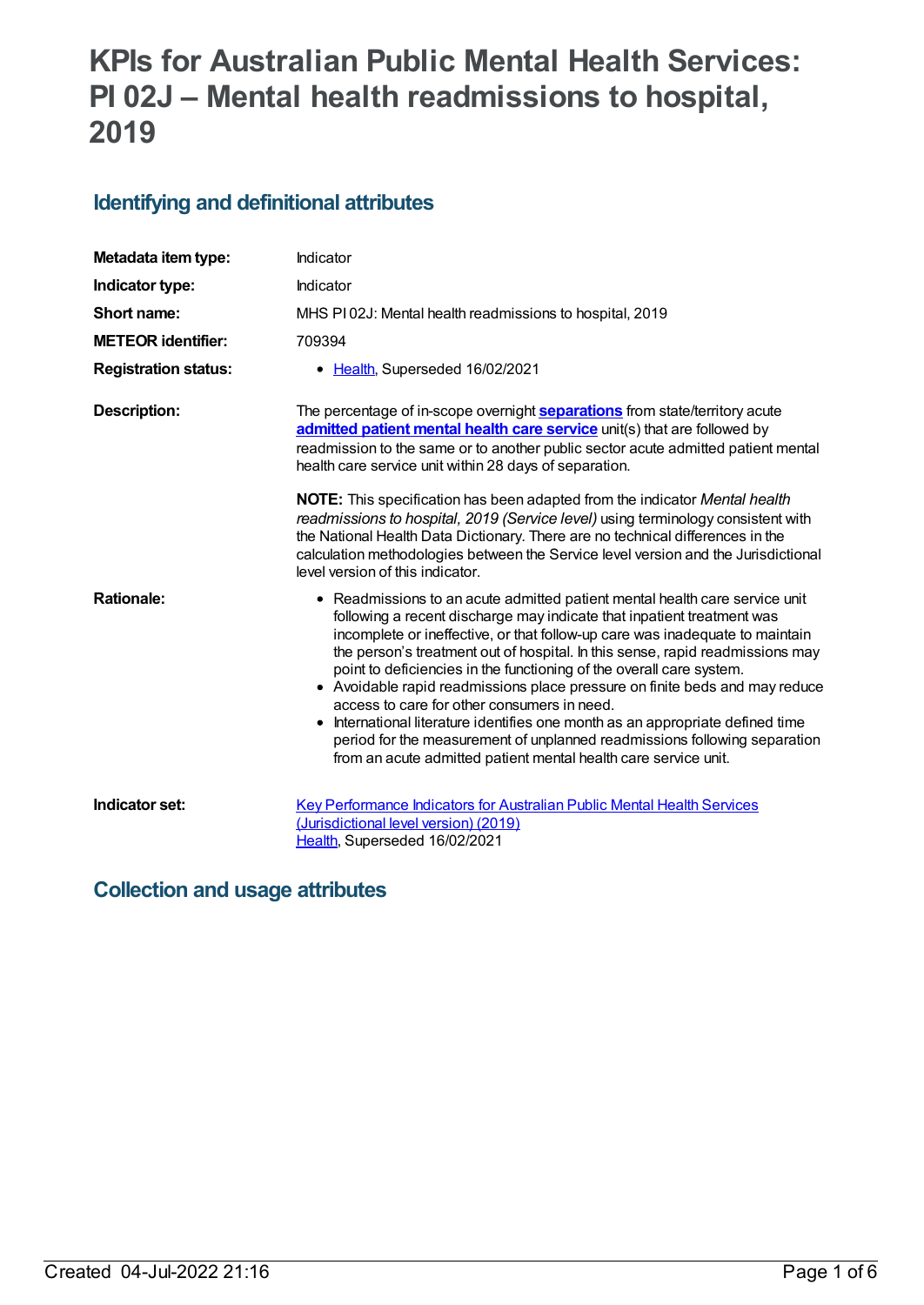### **Computation description:** Coverage/Scope:

State/territory public acute admitted patient mental health care service units.

The following readmissions are excluded when calculating the **numerator**:

- same-day separations
- separations where the length of stay is one night only and a procedure code for Electroconvulsive therapy (ECT) is recorded.

The following separations are excluded when calculating the **denominator**:

- same-day separations
- separations where the length of stay is one night only and a procedure code for Electroconvulsive therapy (ECT) is recorded.
- statistical and change of care type separations
- separations that end in death
- separations that end by transfer to another acute or psychiatric hospital.

#### Methodology:

|                                 | • Reference period for 2019 performance reporting: 2017–18. Readmissions<br>where the initial separation occurred within the reference period are in scope.<br>• Readmission is considered to have occurred if the person is admitted to any<br>public acute admitted patient mental health care service unit within the<br>state/territory. Consequently, a state-wide unique patient identifier is required<br>for accurate construction of this indicator.<br>• Readmissions where the person is separated and readmitted on the same<br>day are included.<br>• For the purpose of this indicator, when a mental health service organisation<br>has more than one unit of a particular admitted patient care program, those<br>units should be combined.<br>• The categorisation of the admitted patient mental health care service unit is<br>based on the principal purpose(s) of the admitted patient care program rather<br>than the care type of the individual consumers.<br>• The following Australian Classification of Health Interventions (ACHI) ECT<br>procedure codes are relevant for the excluded separations specified above:<br>* ACHI 5th edition use procedure codes 93340-02 and 93340-03.<br>* ACHI 6th to 9th editions use procedure codes 93341-00 to 93341-99.<br>* ACHI 10th edition use procedure codes 14224-00 to 14224-06.<br>* ACHI 5th to 10th editions ECT Block 1907 may be selected to capture all<br>data regardless of code changes over time.<br>• No distinction is made between planned and unplanned readmissions. |  |
|---------------------------------|---------------------------------------------------------------------------------------------------------------------------------------------------------------------------------------------------------------------------------------------------------------------------------------------------------------------------------------------------------------------------------------------------------------------------------------------------------------------------------------------------------------------------------------------------------------------------------------------------------------------------------------------------------------------------------------------------------------------------------------------------------------------------------------------------------------------------------------------------------------------------------------------------------------------------------------------------------------------------------------------------------------------------------------------------------------------------------------------------------------------------------------------------------------------------------------------------------------------------------------------------------------------------------------------------------------------------------------------------------------------------------------------------------------------------------------------------------------------------------------------------------------------------------------------------------------|--|
| <b>Computation:</b>             | (Numerator + Denominator) x 100                                                                                                                                                                                                                                                                                                                                                                                                                                                                                                                                                                                                                                                                                                                                                                                                                                                                                                                                                                                                                                                                                                                                                                                                                                                                                                                                                                                                                                                                                                                               |  |
| Numerator:                      | Number of readmissions to a state/territory public acute admitted patient mental<br>health care service unit(s) occurring within the reference period.                                                                                                                                                                                                                                                                                                                                                                                                                                                                                                                                                                                                                                                                                                                                                                                                                                                                                                                                                                                                                                                                                                                                                                                                                                                                                                                                                                                                        |  |
| <b>Numerator data elements:</b> | Data Element / Data Set-                                                                                                                                                                                                                                                                                                                                                                                                                                                                                                                                                                                                                                                                                                                                                                                                                                                                                                                                                                                                                                                                                                                                                                                                                                                                                                                                                                                                                                                                                                                                      |  |
|                                 | Data Element                                                                                                                                                                                                                                                                                                                                                                                                                                                                                                                                                                                                                                                                                                                                                                                                                                                                                                                                                                                                                                                                                                                                                                                                                                                                                                                                                                                                                                                                                                                                                  |  |
|                                 | Number of readmissions to a public acute admitted patient mental health care<br>service unit within 28 days                                                                                                                                                                                                                                                                                                                                                                                                                                                                                                                                                                                                                                                                                                                                                                                                                                                                                                                                                                                                                                                                                                                                                                                                                                                                                                                                                                                                                                                   |  |
|                                 | Data Source                                                                                                                                                                                                                                                                                                                                                                                                                                                                                                                                                                                                                                                                                                                                                                                                                                                                                                                                                                                                                                                                                                                                                                                                                                                                                                                                                                                                                                                                                                                                                   |  |
|                                 | State/territory admitted patient data                                                                                                                                                                                                                                                                                                                                                                                                                                                                                                                                                                                                                                                                                                                                                                                                                                                                                                                                                                                                                                                                                                                                                                                                                                                                                                                                                                                                                                                                                                                         |  |
|                                 | Guide for use                                                                                                                                                                                                                                                                                                                                                                                                                                                                                                                                                                                                                                                                                                                                                                                                                                                                                                                                                                                                                                                                                                                                                                                                                                                                                                                                                                                                                                                                                                                                                 |  |
|                                 | Determining whether there was a readmission for in-scope separations for the<br>numerator requires data for the 28 days of the next financial year to be<br>included in determining whether a readmission has occurred.                                                                                                                                                                                                                                                                                                                                                                                                                                                                                                                                                                                                                                                                                                                                                                                                                                                                                                                                                                                                                                                                                                                                                                                                                                                                                                                                       |  |
| Denominator:                    | Number of in-scope overnight separations from state/territory acute admitted<br>patient mental health care service unit(s) occurring within the reference period.                                                                                                                                                                                                                                                                                                                                                                                                                                                                                                                                                                                                                                                                                                                                                                                                                                                                                                                                                                                                                                                                                                                                                                                                                                                                                                                                                                                             |  |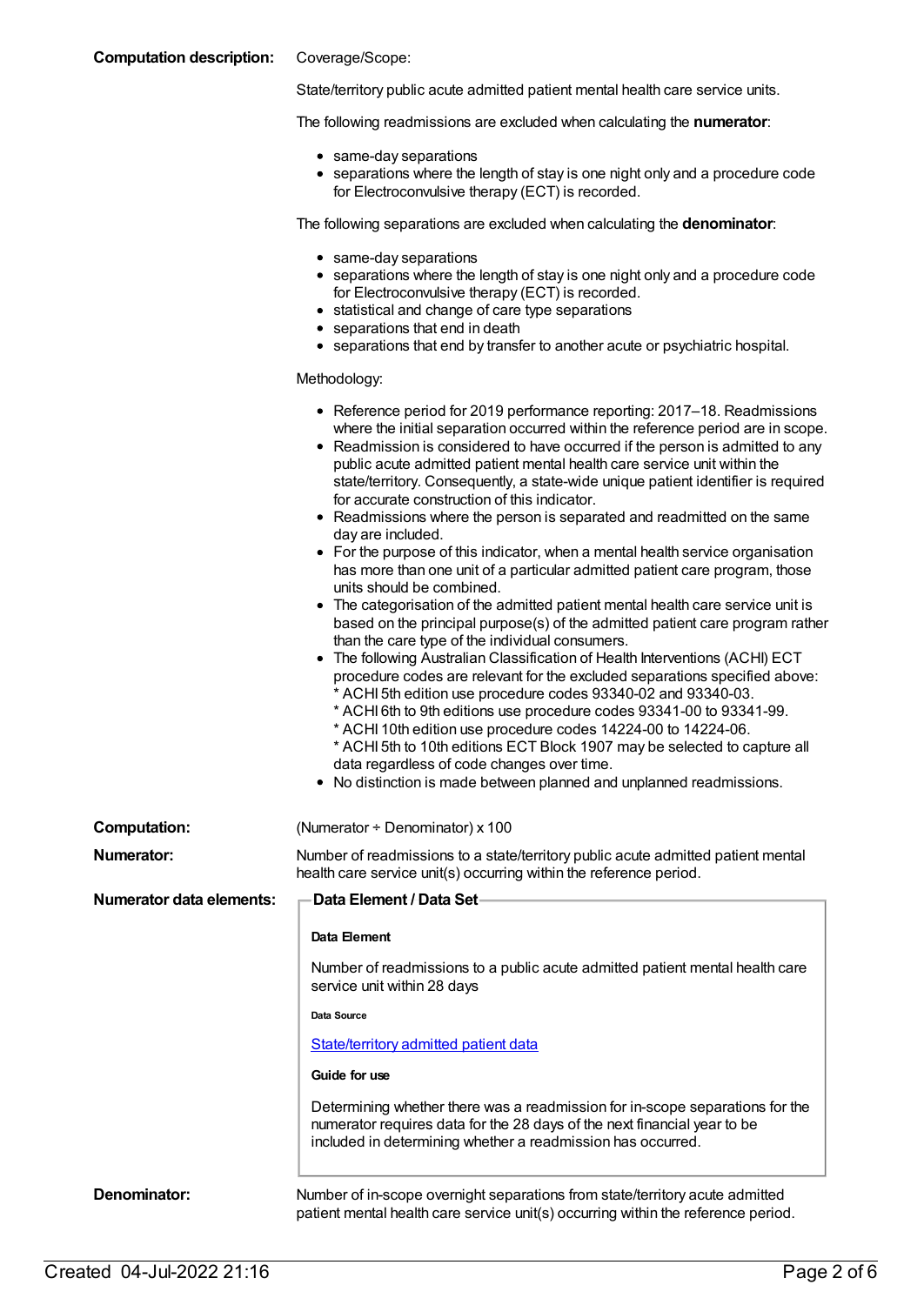| Denominator data<br>elements: | Data Element / Data Set-                                                                                                                                                                                                                                                                                                                                                                                                                       |
|-------------------------------|------------------------------------------------------------------------------------------------------------------------------------------------------------------------------------------------------------------------------------------------------------------------------------------------------------------------------------------------------------------------------------------------------------------------------------------------|
|                               | Data Element                                                                                                                                                                                                                                                                                                                                                                                                                                   |
|                               | Number of separations from public acute admitted patient mental health care<br>service unit(s)                                                                                                                                                                                                                                                                                                                                                 |
|                               | Data Source                                                                                                                                                                                                                                                                                                                                                                                                                                    |
|                               | State/territory admitted patient data                                                                                                                                                                                                                                                                                                                                                                                                          |
|                               | Guide for use                                                                                                                                                                                                                                                                                                                                                                                                                                  |
|                               | In-scope separations for the denominator are identified prior to determining<br>whether a readmission has occurred. The total number of in-scope<br>separations is expected to comprise separations for the full 12 months of the<br>data set year.                                                                                                                                                                                            |
| Disaggregation:               | Service level attributes: target population.                                                                                                                                                                                                                                                                                                                                                                                                   |
|                               | Consumer attributes: age, sex, Socio-Economic Indexes for Areas (SEIFA),<br>remoteness, Indigenous status. Disaggregated data excludes missing or not<br>reported data.                                                                                                                                                                                                                                                                        |
|                               | All disaggregated data are to be calculated as at the admission for the first index<br>separation, even if the value is null. The index separation refers to the separation<br>data point included in the denominator data set. The data at admission for the<br>index separation should be used for the associated numerator data pair, when<br>present, and any subsequent denominator and data pairs for a uniquely identifiable<br>person. |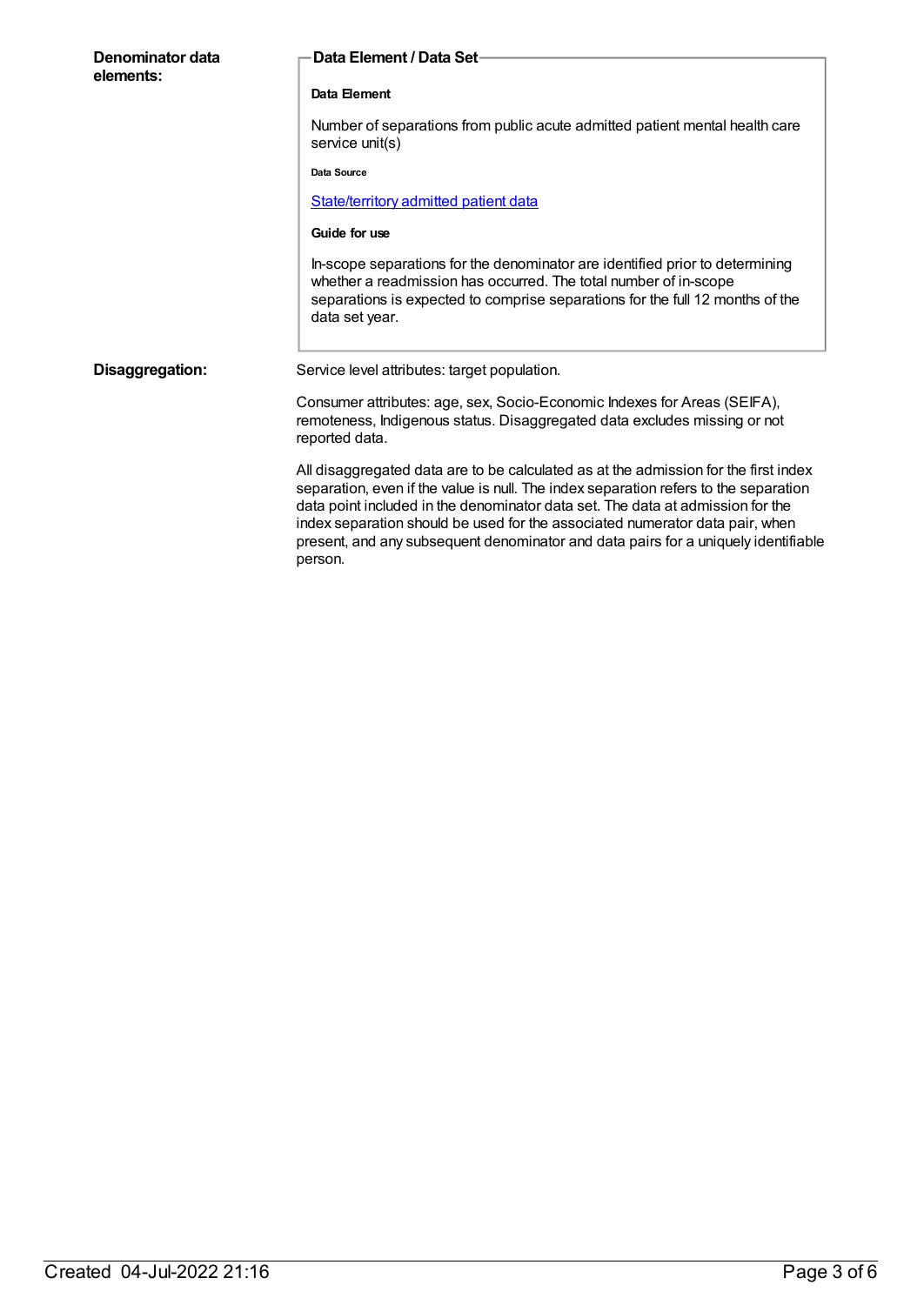### **Disaggregation data elements:**

### **Data Element / Data Set**

**Data Element**

Person—age

**Data Source**

[State/territory](file:///content/426458) admitted patient data

**Guide for use**

Data source type: Administrative by-product data

## **Data Element / Data Set**

### **Data Element**

Person—area of usual residence

**Data source**

[State/territory](file:///content/426458) admitted patient data

**Guide for use**

Data source type: Administrative by-product data

Used for disaggregation by remoteness and SEIFA

## **Data Element / Data Set**

**Data Element**

Person—Indigenous status

**Data Source**

[State/territory](file:///content/426458) admitted patient data

**Guide for use**

Data source type: Administrative by-product data

### **Data Element / Data Set**

#### **Data Element**

Person—sex

**Data Source**

### [State/territory](file:///content/426458) admitted patient data

**Guide for use**

Data source type: Administrative by-product data

# **Data Element / Data Set**

### **Data Element**

Specialised mental health service—target population group

**Data Source**

[State/territory](file:///content/426458) admitted patient data

**Guide for use**

Data source type: Administrative by-product data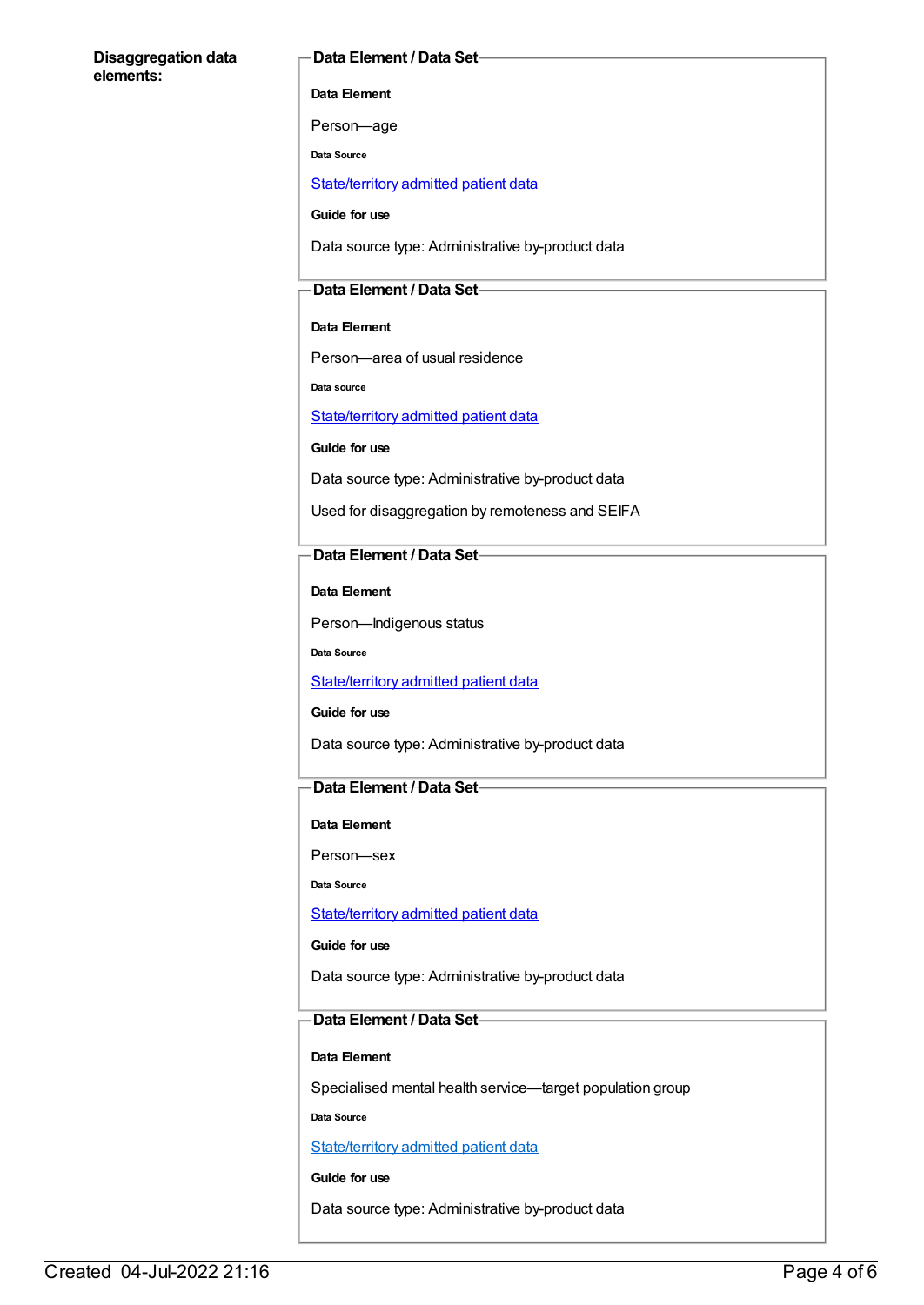# **Representational attributes**

| Percentage    |
|---------------|
| Real          |
| Service event |
| N[NN].N       |
|               |

# **Indicator conceptual framework**

| <b>Framework and</b> | Effective  |
|----------------------|------------|
| dimensions:          |            |
|                      | Continuous |

# **Accountability attributes**

| <b>Reporting requirements:</b>                     | State/territory supplied data.                                                                                                                                                                                                                                                                                                                                                                                                                                                                                                                                                             |  |
|----------------------------------------------------|--------------------------------------------------------------------------------------------------------------------------------------------------------------------------------------------------------------------------------------------------------------------------------------------------------------------------------------------------------------------------------------------------------------------------------------------------------------------------------------------------------------------------------------------------------------------------------------------|--|
| <b>Benchmark:</b>                                  | State/territory level                                                                                                                                                                                                                                                                                                                                                                                                                                                                                                                                                                      |  |
| Further data development /<br>collection required: | This indicator cannot be accurately constructed using the Admitted Patient Care<br>National Minimum Data Set (NMDS). While the data set comprehensively provides<br>a collection of separations from Australian public hospitals, its inability to uniquely<br>identify a patient across episodes and across hospitals, and the inability to identify<br>patient transfers into and separations from acute admitted patient mental health<br>care service units, limits its capacity to count readmissions.                                                                                |  |
|                                                    | There is no proxy solution available. In order to report this indicator at a national<br>level, states and territories are required to individually provide separate indicator<br>data.                                                                                                                                                                                                                                                                                                                                                                                                    |  |
|                                                    | A reliable system of patient identifiers within the Admitted Patient Care NMDS is<br>required to enable unique identification of individual consumers across multiple<br>years, multiple admitted episodes and multiple hospitals.                                                                                                                                                                                                                                                                                                                                                         |  |
|                                                    | When data for this indicator are requested, jurisdictions are required to answer<br>whether a state-wide unique client identifier system is in place, or some<br>comparable approach has been used in the data analysis to allow tracking of<br>service utilisation by an individual consumer across all public specialised mental<br>health services in the jurisdiction. Collection of this information is aimed at<br>assessing the degree of consistency between jurisdictions in data reported, the<br>result of which are explored in the data quality statement for this indicator. |  |
| Other issues caveats:                              | Due to data limitations this indicator cannot differentiate between planned and<br>unplanned readmissions. This indicator does not track readmissions across state<br>and territory boundaries or track movement between public and private hospitals.                                                                                                                                                                                                                                                                                                                                     |  |
| <b>Source and reference attributes</b>             |                                                                                                                                                                                                                                                                                                                                                                                                                                                                                                                                                                                            |  |
| <b>Submitting organisation:</b>                    | Australian Institute of Health and Welfare on behalf of the National Mental Health<br>Performance Subcommittee                                                                                                                                                                                                                                                                                                                                                                                                                                                                             |  |
| <b>Reference documents:</b>                        | National Mental Health Performance Subcommittee (NMHPSC) 2013. Key<br>Performance Indicators for Australian Public Mental Health Services, 3rd edn.                                                                                                                                                                                                                                                                                                                                                                                                                                        |  |

Canberra: NMHPSC.

# **Relational attributes**